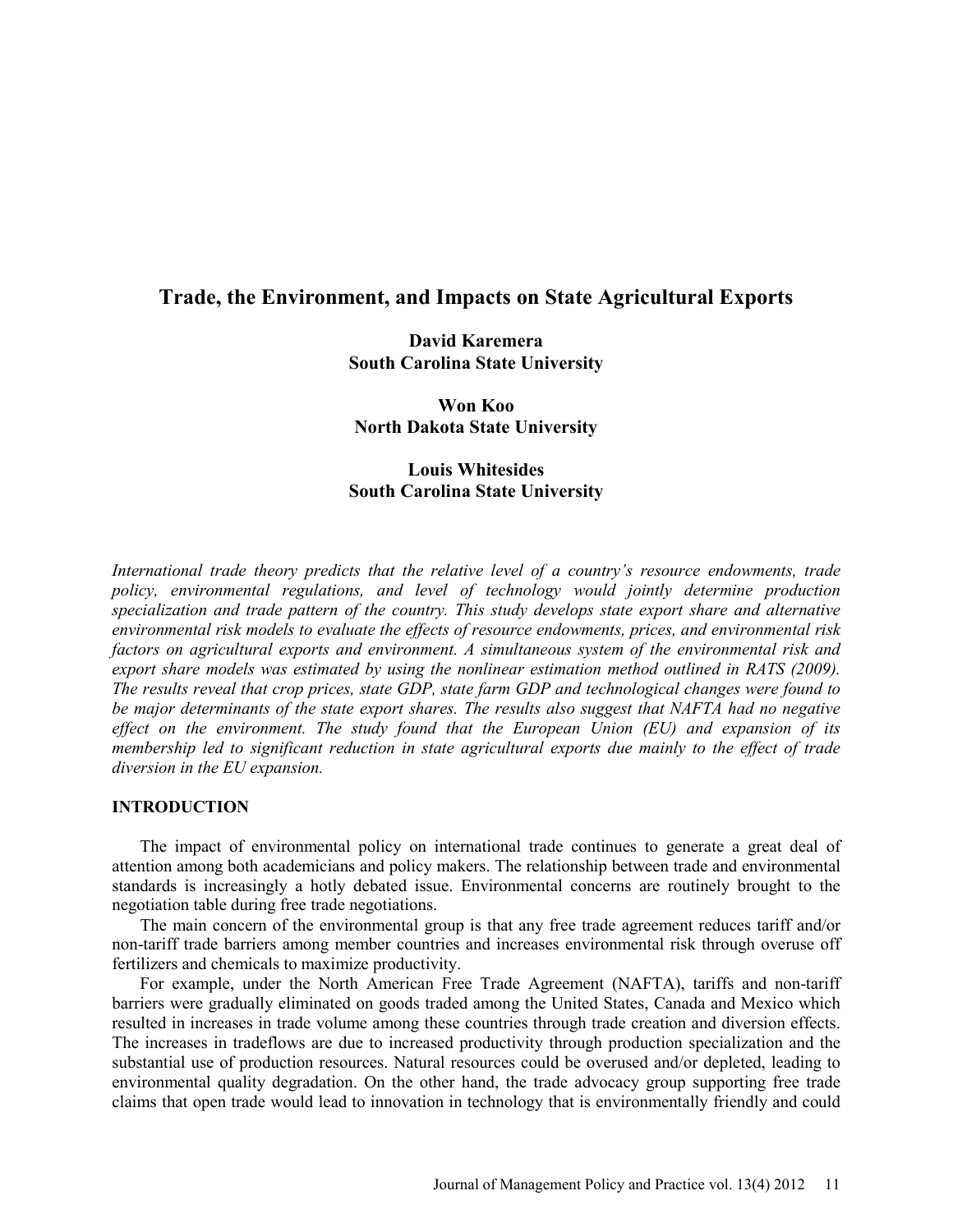increase productivity. However, enforcing abatement technology to meet environmental standards may impute costs to producers and result in comparative disadvantage to the producers and exporters. This study examined the relationship between trade and environmental factors and analyzed the environmental consequences of free trade. The study used selected environmental factors and analyzed the impact of free trade agreements, such as NAFTA, on the environment and identified the effects of the environmental factors on state agricultural production and exports.

Previous studies on the subject have addressed trade and environmental issues through use of aggregate data in general good trade (Harrigan, 1997; Baek & Koo, 2009) or semi aggregate data in agricultural trade (Managi  $&$  Karemera, 2005). The impact of state productivity was discussed in previous studies by Ball, Gollup, Kelly-Hawke, and Swinland (1999), Ball, Butault and Nehring, (2001), and Caves, Christensen and Diewert (1982a, 1982b). The current study expanded previous literature by increasing the period of study and introducing specific environmental factors. A system of structural equations was specified and estimated for this study. Furthermore, technical advances in agricultural as well as efficiency changes arising from agricultural production and trade activities were derived and incorporated into the model. Thus, it was hypothesized that technologies, prices, and factor endowments, including environmental factors, are significant determinants of agricultural exports.

Environmental factors considered in this study represented the level of pollution and degradation from pesticides and chemicals used to increase agricultural productivity. Published indexes of ground water pollution in agricultural farm land and levels of  $CO<sub>2</sub>$  were used to estimate the environmental damage model. This study addressed the risk to human health and fish life from chemical and pesticide runoffs and leaching. The study examined whether NAFTA is good or bad for state agricultural trade and environment. The impact of another major free trade agreement such as the European Union (EU) on state agricultural trade was also evaluated within the framework of international trade (Leamer & Levinsohn, 1995). The findings will contribute to the wealth of literature on environmental and trade policy study and could be an instrument of trade negotiators and policy makers in trading countries.

A system of structural and reduced form equations of agricultural export shares and environmental risk models were specified following Harrigan (1997) and Antweiler and Trefler (2001). The system was estimated by a nonlinear system estimation method outlined in Regression Analysis of Time Series, commonly known as RATS (2009).

## **METHODOLOGY**

This study used state-level data to examine the relationship between trade and environment, mainly the impact of trade openness on state environmental quality. The model developed for this study was based on the framework developed by Antweiler and Trefler (2001) to account for environmental performance under NAFTA and EU (Grossman & Krueger, 1993) and applied the methodology of Harrigan (1997) to examine the relationships between trade and environmental standards. Harrigan specified the export shares as a function of factor endowments including environmental stringency and technology. Van Beers and Van den Bergh (1997) suggested that environmental regulations influence trade patterns. This study estimated the impact of endowment and factor supplies, prices, and environmental risk factors on exports and the impact of free trade on environmental risk factors in Harrigan's (1997) framework. Based on the previous studies, we specified two models: export share model and environmental model based on environmental risk factors.

#### **Development of the Export Share Models**

The export share model was specified on the basis of the modified Heckscher-Ohlin and Ricardian model (Harrigan, 1997). Consider the small open economy model characterized by fixed factor supplies, constant returns to scale (CRS), and perfect competition. The general equilibrium of this economy is to maximize the value of final output. A common formulation of this maximization problem was given by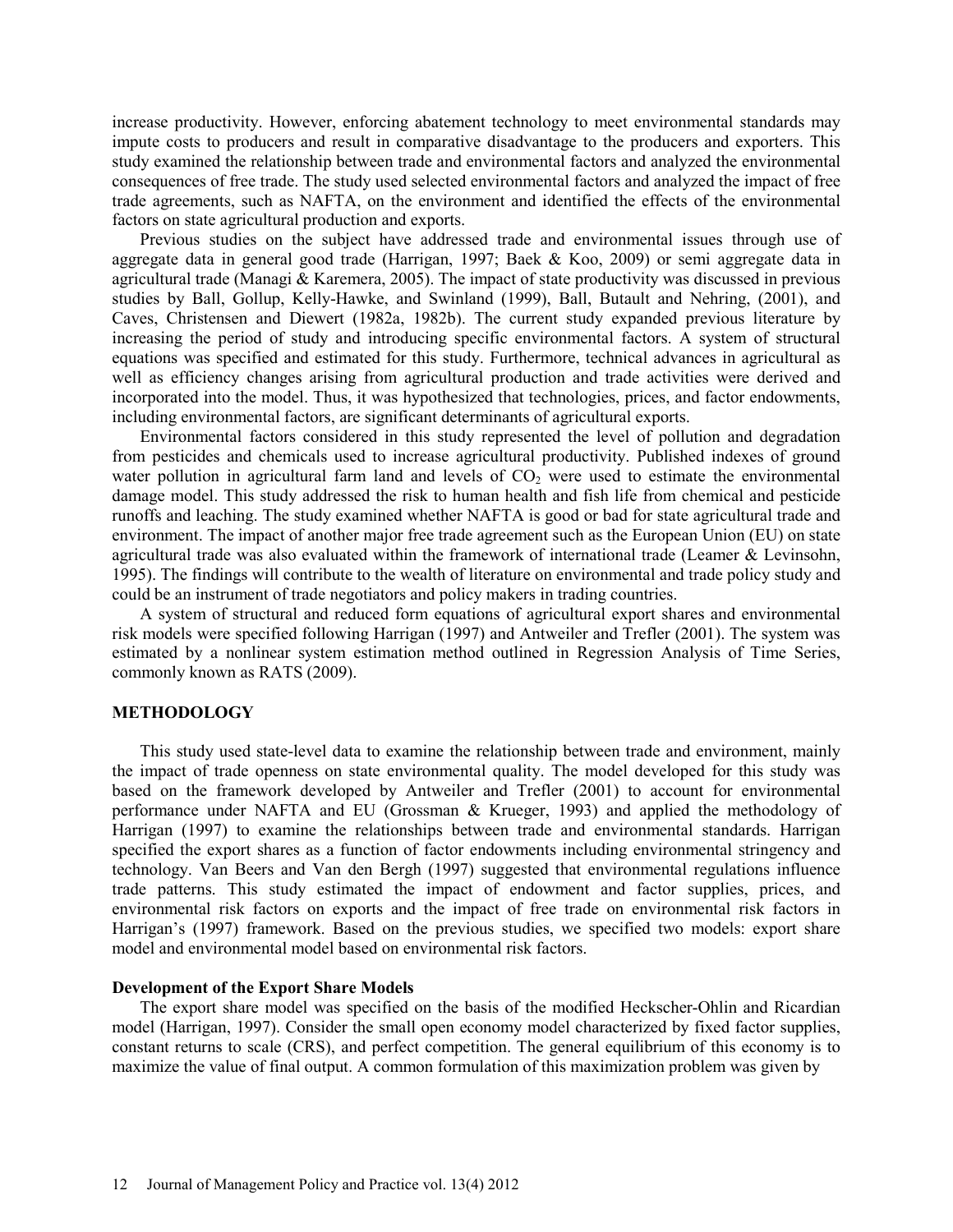$$
\mathbf{r}(\mathbf{p}, \mathbf{v}, \theta) = Max \ \theta \mathbf{p} \mathbf{y}
$$
  
subject to  $\mathbf{y} \in Y(\mathbf{v}), \mathbf{p}, \mathbf{y} \in \mathbb{R}^n, \mathbf{v} \in \mathbb{R}^m$  (1)

where r  $(p, v, and \theta)$  is the revenue function, y is the final good vector, p is the vector of final goods price, Y (v) is convex production set for endowments v, *and θ* is the level of productivity relative to some base periods. The gradient of  $r(p, v, \theta)$  with respect to p yields the vector of net output supplies  $y(p, v, \theta)$  as long as the revenue function r(p, v, *θ*) is twice continuously differentiable, which requires smooth substitutability among factors and at least as many factors as goods (m≥ n). Following Harrigan (1997) and Redding and Vera-Martin (2001), we specified the export share equation based on equation 1, as a function of output prices, variables representing natural resource endowments, technical progress (TC) and efficiency change (EC) as follows;

$$
s_{jt} = f(p_{it}, v_{it}, tc_{it}, ec_{it} \tbinom{e_{it}}{e_{it}})
$$

where i is an index for individual state and t is an index for time, p and v represents vectors of output prices and resource endowments, respectively. TC and EC represent technical progress and efficiency changes, respectively. The term e is an independently and identically distributed error term.

An empirical export model for individual states should include additional economic variables affecting exports directly or indirectly. The variables are state per capita GDP (PGDP) to represent income level in the state, agricultural GDP to represent total agricultural production in the state, and regional free trade agreements such as NAFTA and EU. Thus, equation 2 in state i and time t is re-specified under a doublelog functional form as;

$$
InSit = \beta_0 + \beta_1 InPit + \beta_2 InFGDPit + \beta_3 InPGDPit + \beta_4 NAFTAt + \beta_5 EUt+ \beta_6 PIit + \beta_7 ECit + \beta_8 TCit + Ineit,
$$
\n(3)

where  $S_{it}$  represents the share of state i's agricultural export to its GDP in time t,  $P_{it}$  represents average export price, FGDP represents state farm income representing production and export capacity of the state, PGDP is per capita GDP, representing personal income and living standard in state i, NAFTA and EU are dummy variables representing the North American Free Trade Agreement and European Union, respectively; PI represents pollution index in each state, EC represents changes in production efficiency and TC denotes technical progress in crop production.

It was hypothesized that increased farm exports come from increased domestic production and may possibly have affected environmental policy to control pollution intensity. Prices of agricultural commodities were expected to be positively related to export share since increases in commodity prices stimulate agricultural production. It was assumed that state PGDP is negatively related to export share mainly because an increase in personal income tends to increase domestic consumption and adversely affect export. Technical changes and efficiency changes were used to present the impact of productivity on trade and were expected to have positive impact on export share.

#### **Environmental Damage Model**

It is important to notice the relationship between export share and variables representing pollution. Regulations on pollution affect production and consequently export. On the other hand, export share also affects the level of pollution in a state. To investigate how does export promotion under globalization affect environmental degradation in each state, this study used state ground water pollution from chemical and pesticide contents and air pollution as measured by  $CO<sub>2</sub>$  and  $SO<sub>2</sub>$  levels. The impact on risk to human health and fish life of chemical and pesticide runoffs and leaching, as indicated by respective indexes, was assessed. Harris, Konya, and Matyas (2002) analyzed the environmental consequences of free trade. Antweiler et al., (2001) used a general equilibrium framework of world trade to determine how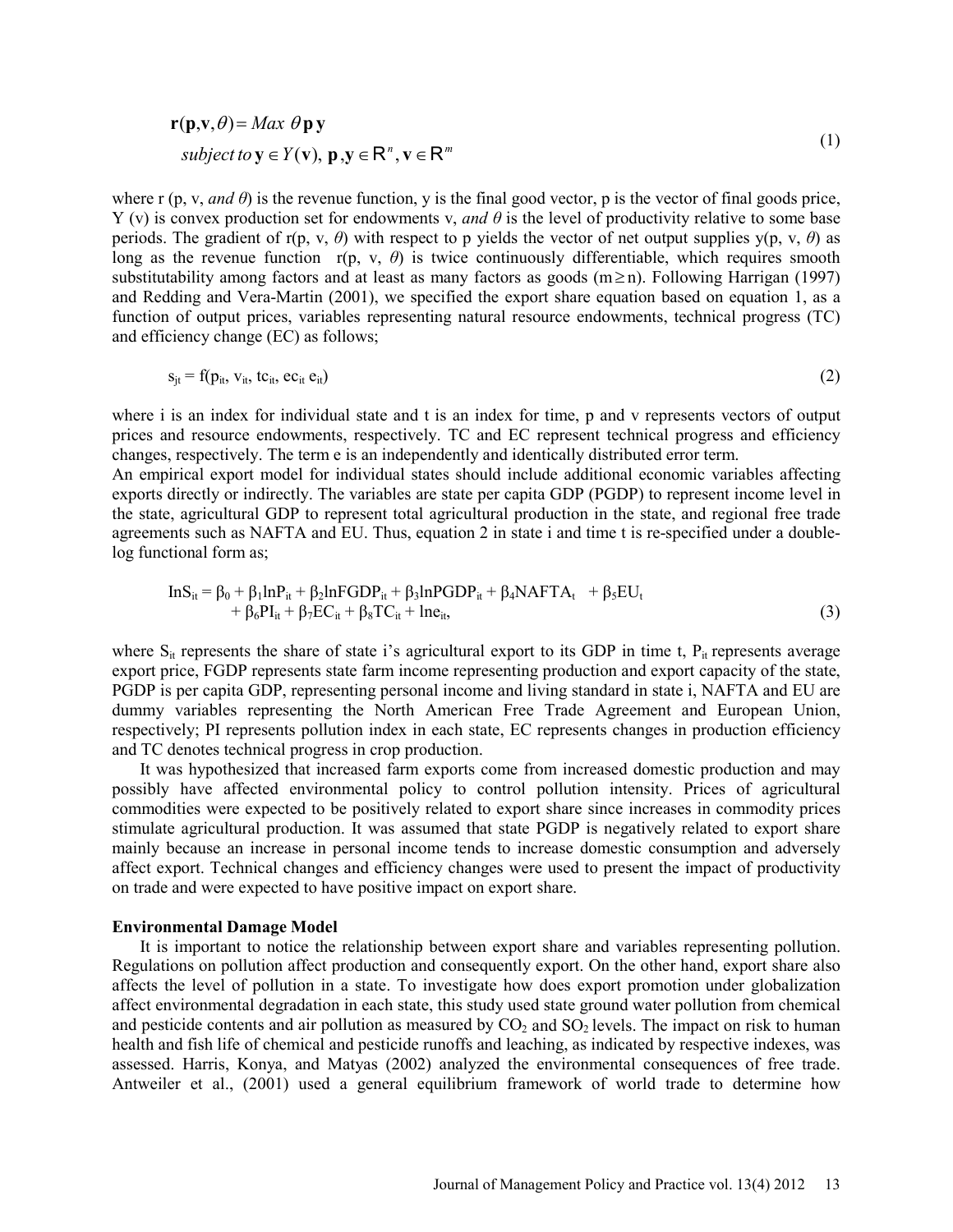elimination of trade barriers affect pollution levels in trading countries. They assumed that pollution is proportional to output and derived a pollution emission model as follows:

$$
\ln Z_{kt} = \alpha_1 \ln S_{kt} + \alpha_2 \ln \kappa_{kt} + \alpha_3 \ln r_{kt} + \alpha_4 \ln m_{kt} + \alpha_5 \ln \theta_{ekt}
$$
  
+  $\alpha_6 \ln w_{kt} + \alpha_7 \ln I_{kt} + \alpha_8 s_{kt} + \sum \alpha_{9z} D_k + \sum \alpha_{10t} \ln D_t + \varepsilon_{kt}$  (4)

where Z represents an index of pollution level, S is industry scale, k is capital/labor, *r* is land/labor, *m* is intermediate input/labor, *w* is water/pesticide pollution abatement expenditure as a proxy for pollution abatement effort, I represents income, s is trade intensity defined by  $(export + import)/GDP$ ,  $D_k$  and  $D_t$  are dummy variables for state *k* and year *t*, respectively. This study used capital/labor, intermediate input/labor and land/labor as factor abundance<sup>1</sup>. All other variables have been previously defined. Formal mathematical derivations are explained by Antweiler et al., (2001), and Ball et al., (2001) with additional applications available in Managi and Karemera (2005).

It was assumed that the amount of pollution increased with expanded economic activity if the nature of the economic activity remained unchanged. Grossman and Krueger (1993), Copeland and Taylor (1994, 1995), and Antweiler et al., (2001) proposed the decomposition of trade's effect into scale, composition, and technique effects that have been useful for the study of trade and environment (Färe et al., 1994). The scale effect explained the negative environmental consequences of scalar in economic activity. The composition effect explained how trade-induced changes in the composition of output affect pollution concentrations. Trade liberalization will lead countries to shift resources into the sectors that make intensive use of its abundant factors. The technique effect explained the positive environmental consequences of increases in income that call for cleaner production methods.

Antweiler et al., (2001) employed GDP as a proxy for technique effect since rising incomes were associated with cleaner production methods and brought about positive environmental outputs. Thus, real income gain *indirectly* created the technique effect. Technical impact was composed of three effects: environmental effect,θ*<sup>e</sup>* , pollution abatement effort, *w*, and income effects, *I*. Antweiler et al., (2001) used trade intensity to represent degree of globalization. However, this study used export share, *s*, as a proxy for trade openness<sup>2</sup> since import data was not available for each state. In addition, the trade intensity variable only captured the partial effects of trade liberalization or trade openness on environmental outputs. This was because decreases in trade restrictions alter the scale of output, composition, and income per capita.

Agricultural exports played an important role in U.S. trade, providing 18% of all 2006 total income from exports (USDA, 2008; Council of Economic Advisers, 2003). Pesticides and chemicals are widely used in the agricultural sector and contribute to agricultural production. Pesticides and chemicals, however, pose potential risk to human health and the environment. The risks include contaminated surface water and groundwater through pesticide runoff and leaching. Furthermore, pesticides affect the quality of water available for public use, consumption of drinking water, and water use for recreational purposes. In addition, chemical use affects the  $CO<sub>2</sub>$  and  $SO<sub>2</sub>$  concentration in the environment. Chemicals also affect human and fish life through chemical and pesticide runoffs and leaching in addition to abatement costs (Paul et al., 2002). Thus, this study assessed the impact of risk to human health and fish life as indicated by the respective indexes. If environmental regulations are effective, environmental damage or risks decrease consequently. Ground water pollution index (GWP), including the index of risk to human health from exposure to pesticide runoff (HFR) or the index of risk to human health from exposure to pesticide leaching (HFL), and indexes of threats to fish life from runoffs (FFR) and leaching  $(FFL)^3$  were included in the impact analysis. In addition, the amount of ccarbon dioxide  $(CO<sub>2</sub>)$  and sulfate dioxide  $(SO<sub>2</sub>)$  were used as indications of air pollution and environmental damage. Consequently, the environmental pollution model was specified as: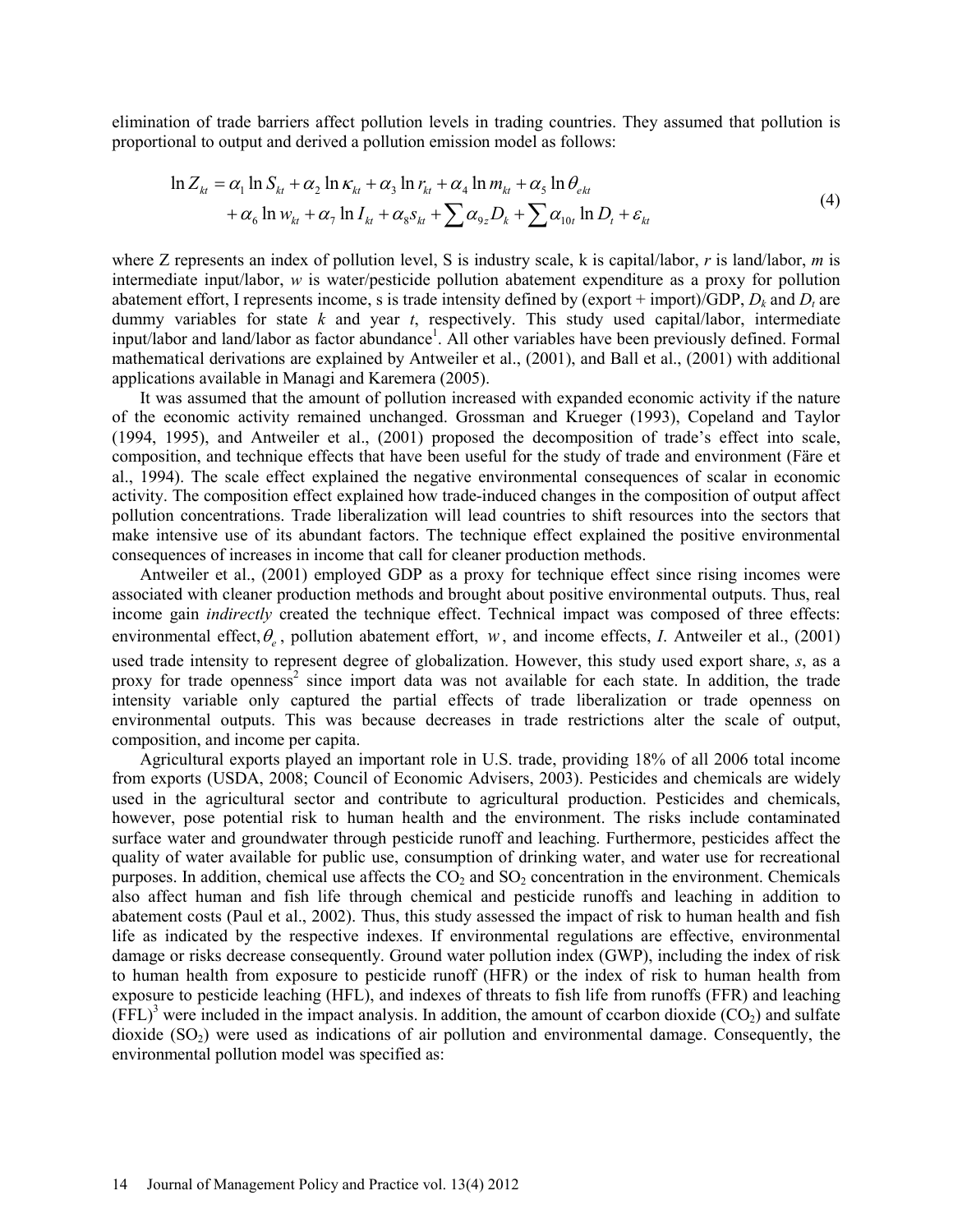$$
\mathbf{PI}_{it} = \beta_0 + \beta_1 \ln S_{it} + \beta_2 \ln FGDP_{it} + \beta_3 \ln PGDP_{it} + \beta_4 OA_{it} + \beta_5 CA_{it} + \beta_6 NAFTA_t + \beta_7 EU_t + \beta_8 P_{it} + \ln U_{it},
$$
\n(5)

where PI represents pollution level in each of the categories mentioned above, and OA and CA represent operational and capital abatement, respectively. Other variables were defined previously.

The system of equations (3) and (5) was estimated by using a nonlinear estimation method provided in RATS (2009). The system is a simultaneous system representing the export share model and pollution models with the implied assumption of cross correlations through error terms. Additionally, to further address the issues of endogeneity of pollution indicators we estimated two-equation systems of the export share model and each of the pollution models by using the same nonlinear estimation method.

#### **EMPIRICAL RESULTS**

Data on export share were collected from the Economic Research Service (ERS) of the United States and from the Department of Agriculture in various issues. Export values for each state by commodity were based primarily on a state's share of production of the exported commodities. Export share is a ratio of value of total state export to total state farm cash receipts. All environmental pollution indices were collected from Kellogg et al., (2000).

Environmental risks are constructed from exposure to pesticide runoff into surface water and pesticide leaching into groundwater (Kellogg et al., 2000). The assessment of risk was based on the extent to which the concentration of a specific pesticide out of approximately 200 pesticides exceeding a water quality threshold. The variable, HFR was defined as a risk to human health from exposure to pesticide runoff; the variable HFL was defined as a risk to human health from exposure to pesticide leaching; while the variables FFR and FFL were defined as a risk to fish life from exposure to pesticide runoff and leaching respectively. The data were obtained from Kellogg et al., (2000). Additional data collected by the authors included amount of pesticides/chemicals in ground water and air  $CO<sub>2</sub>$  and  $SO<sub>2</sub>$  as indications of air quality.

The data on prices, farm GDP and PGDP were available in various publications of ERS and state websites. The environmental data set, including data for FFL, FFR HHL and HHR, was available from 1973 to 1996, while data for export shares, CO2, pesticide and financial variables were available to 2004.

Table 1 presents estimated coefficients of the simultaneous system of export share and alternative pollution equations, while table 2 presents estimated coefficients of export share equation and each of the alternative pollution models. The estimated parameters appeared to be stable, indicating that overall fit of the models was good. In the estimated models, most coefficients were significantly different from zero and have right sign on the basis of economic theory. The results from the two different estimations presented in Tables 1 and 2 were similar. Thus, we mainly used the results presented in table 1 for analysis of the estimated results and interpretation/implications.

#### **Export, Agricultural GDP and GDP Impacts on Pollution**

Special attention was paid to separate the effects of the farm GDP and the PGDP on pollution measures. The findings suggested that the effect of the farm GDP was positive and significant at the 1.0% level, implying that pollution, as expressed by the included pollution indicators, increased with augmented agricultural production (table 1). However, the results seem to suggest that in increases in personal income (PDGP) are associated with reduction in environmental pollution as expressed by environmental risk factors. The finding is consistent with traditional view that increases in the level of development lead to clear environment. The estimated coefficients can be interpreted as elasticity since the models were estimated in a double-log functional form. The elasticities were, in absolute values, less than 1.00 for farm income, implying that pollution is not sensitive to changes in agricultural production (PGDP) in most cases. The results show that increases in export shares leads to increased pollution associated with chemical leaching into ground water threatening fish life, but reduces chemical runoff threatening human life and carbon level.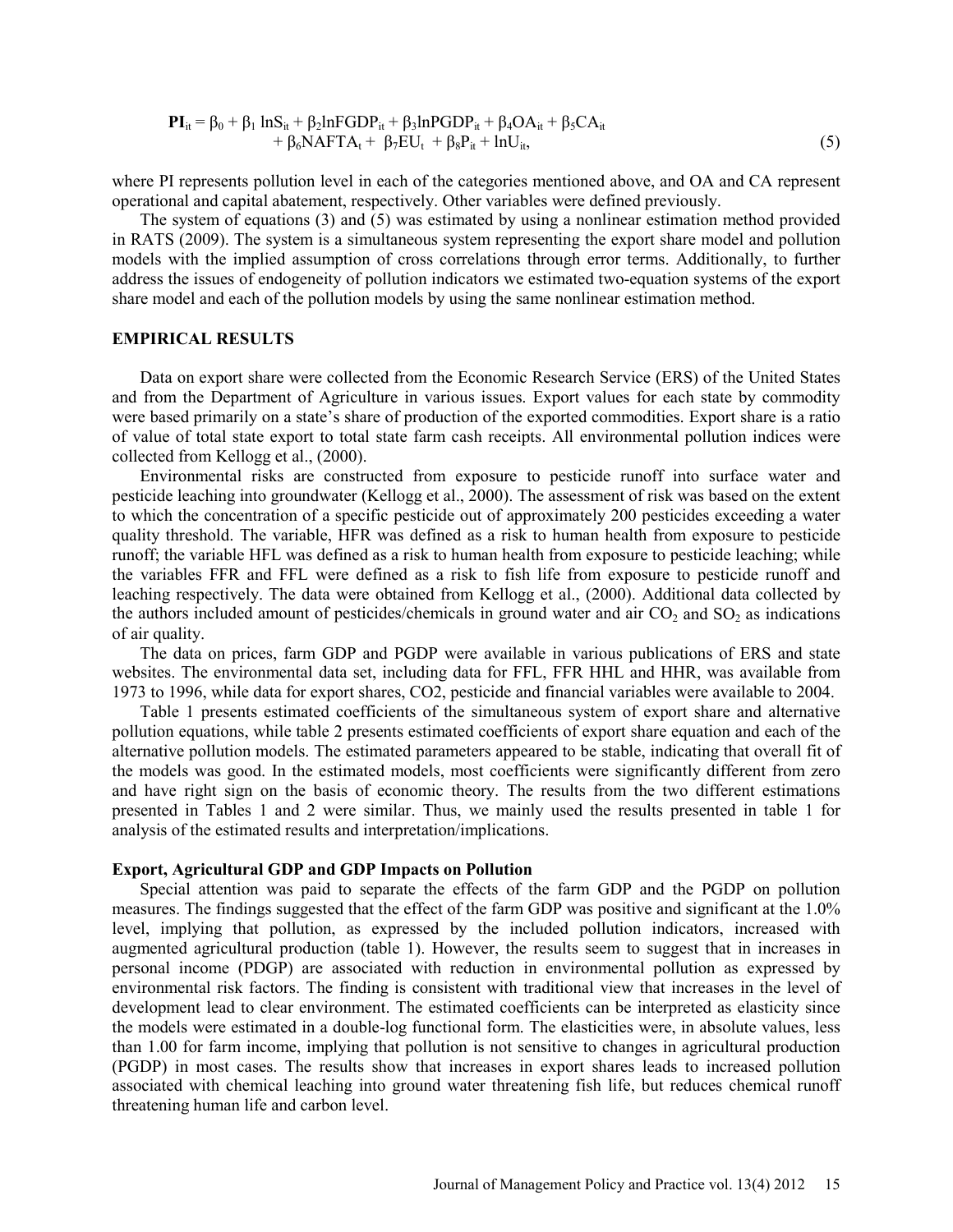#### **Environmental Risk Factors and Economic Variables Impacts on Agricultural Exports**

Economic factors were included in the export share model to examine the state's production and export capacity on its export. The economic factors were statistically significant at the 5% level with positive signs, clearly indicating a strong impact on the export share. Increases in farm GDP and higher crop prices were clearly associated with higher levels of export shares. Total factor productivity and efficiency change were significant at the 5% level and had positive sign, indicating that efficiency improvements in the U.S. agricultural sector have spurred agricultural exports. Increases in crop prices were associated with increased export share as producers responded positively to higher export prices.

The environmental impact on exports is factor-specific. Most environmental variables are significant at the 5% level in the export equation. The impact of regulating pollution on exports varies by type of pollution. The results suggested that  $CO<sub>2</sub>$  FFR, HFR and HFL weree statistically significant and positively associated with the state export share, while FFL was significant but negatively associated with the export share. This finding, in general, supported the hypothesis that regulating pollution leads to an increase in production costs and consequently causes a comparative disadvantage in exporting agricultural commodities. This result was consistent with previous studies (Pethig, 1976; McGuire, 1982; Baumol  $\&$ Oates, 1988; Carraro & Siniscalco, 1992; Copeland & Taylor, 2003). States may lose a comparative advantage from significant amounts of costs incurred to state agricultural producers to conform with environmental regulations and/or to make product/output cost adjustments or resource relocation to meet it. However, most environment risk elasticities were less than 1.0, suggesting that export shares are not sensitive to changes in the environmental risk factors. Both operational and capital abatement were significant at the 5% level and had positive sign, indicating that reducing pollution levels was positively associated with export share in each state.

The NAFTA variable was not statistically significant for both export share and pollution equations, indicating that NAFTA has limited impacts on each state agricultural export shares and environment. However, the impacts of the EU on state export shares were strikingly significant for both state export share as well as environment risk equations, mainly FFL and HFL. The EU and expansion of its membership led to significantly reduced US agricultural export shares. This was due mainly to the EU internal agricultural policy and results of significant trade diversion. In general, the impact of the EU on environment was significant and led to reduce FFL and HFL.

### **CONCLUSIONS**

The impact of environmental policy on international exports has received a great deal of attention among both academicians and policy makers. A system of export share and environmental risk models were estimated using the nonlinear least squares method described in RATS (2009). Also, a system of export share model and each of the environmental risk models were estimated using the same estimation method. The two methods provided nearly identical results. The results showed that economic variables, environmental factors, and relative prices were major determinants of agricultural export shares.

The estimated results suggested that higher farm GDP led to increased levels of pollution and export in most states in the U.S. Most environmental variables are positively related to state export of agricultural commodities, indicating that regulating pollution causes a comparative disadvantage in exporting agricultural commodities. The expansion of the EU had a negative effect on state export of agricultural commodities due mainly to trade diversion effects of the expansion. The EU diverts its imports from the US to its new member countries. NAFTA was not statistically significant in state export share equation mainly because Mexico and Canada are not major destinations of U.S. agricultural exports. The FTAs do not lead to environmental degradation as measured by the included environmental factors.

#### **ENDNOTES**

1. Theoretical model in Antweiler et al., (2001) included only capital/labor as factor abundance since there was little reason to believe that other endowment factors had an independent effect on either the demand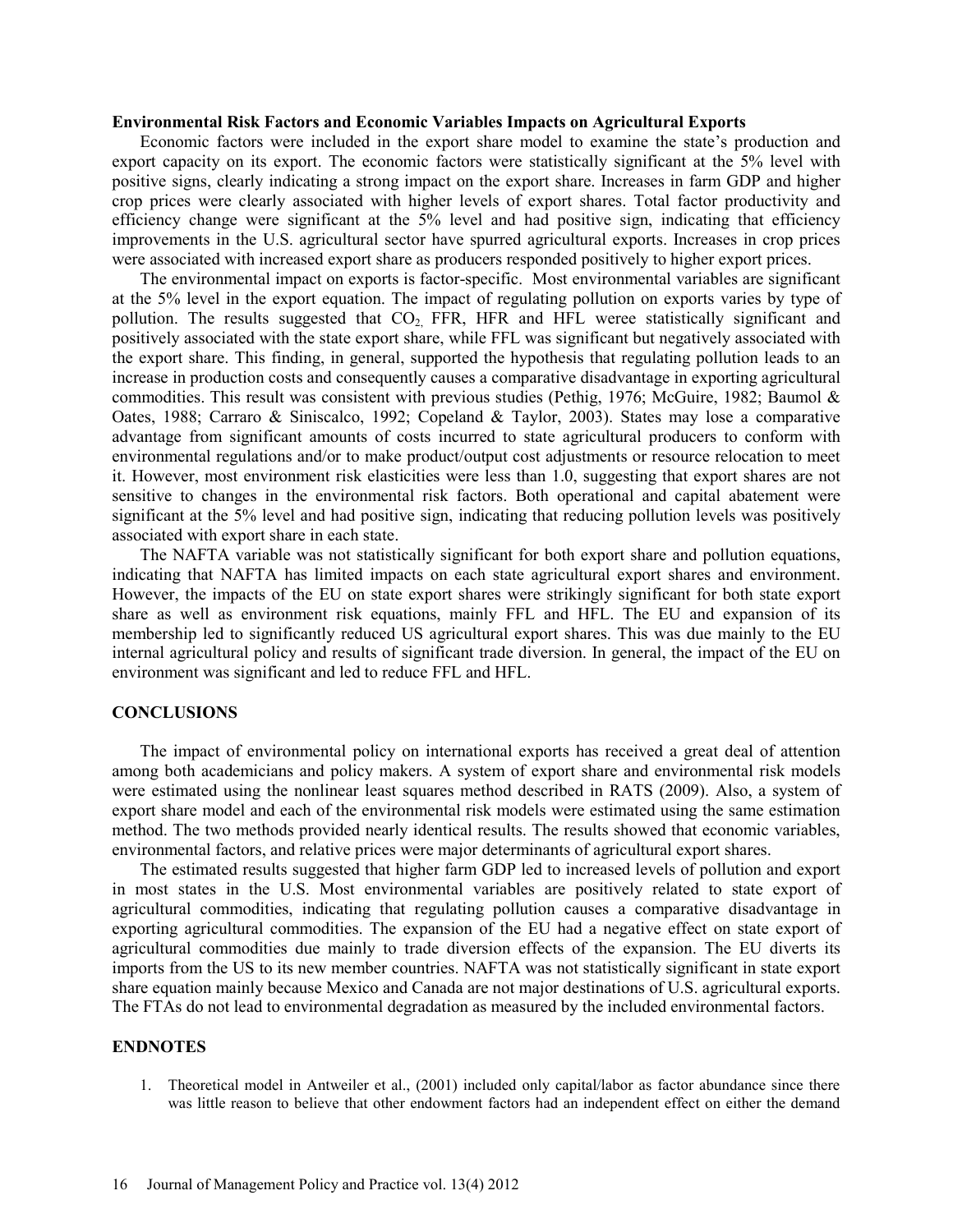for a clean environment or the derived demand for pollution emissions. In the empirical model, Antweiler et al., (2001) included several factors abundance for sensitivity analysis.

- 2. Aggregated national level of import and summation of import and export trend is similar for 1975-2002. The simple correlation between export and import is 0.97 (Council of Economic Advisers, 2003).
- 3. Environmental pollution was considered as additional factor components following usual convention in environmental economics of treating pollution emissions as an input to production (i.e., Baumol & Oates, 1988).

## **REFERENCES**

Antweiler, W., Trefler, D. (2002). Increasing returns and all that: A view from trade, *American Economic Review, 92*(1), 93-119.

Ball, V.E., Gollop, F.M., Kelly-Hawke, A. & Swinland, G.P. (1999). Patterns of state productivity growth in the U.S. farm sector: Linking state and aggregate models, *American Journal of Agricultural Economics, 81*(1), 164-79.

Ball, V.E., Butault, J-P., & Nehring, R. (2001). *U.S. Agriculture, 1960-96: A Multilateral Comparison of Total Factor Productivity*. Working Paper, Economic Research Service, US Department of Agriculture, ERS Technical Bulletin No. 1895. Washington, DC.

Baumol, W.J., & Oates, W.E. (1988). *The Theory of Environmental Policy* (2nd ed.), Cambridge: Cambridge University Press.

Carraro, C., & Siniscalco, D. (1992). The international dimension of environmental policy. *European Economic Review, 36*(2-3), 379-87.

Caves, D.W., Christensen, L.R., & Diewert, W.E. (1982a). Multilateral comparisons of output, input and productivity using superlative index numbers. *Economic Journal, 92*(365), 73-86.

Caves, D.W., Christensen, L.R., & Diewert, W.E. (1982b). The economic theory of index numbers and the measurement of input, output and productivity. *Econometrica, 50*(6), 1393-1414.

Copeland, B., & Scott, T. (2003). *Trade, Growth and the Environment, mimeo*. University of British Columbia.

Färe, R., Grosskopf, S., & Knox Lovell, C.A. (1985). *The Measurement of Efficiency of Production*. Boston: Kluwer-Nijhoff.

Färe, R., Grosskopf, S., Norris, M., & Zhang, Z. (1994). Productivity growth, technical progress, and efficiency change in industrialized countries. *American Economic Review, 84*(1), 66–83.

Grossman, G.M., & Helpman, E. (1991). Innovation and Growth in the Global Economy. Cambridge, Mass. and London: MIT Press.

Grossman, G.M., & Krueger, A.B. (1993). Environmental Impacts of a North American Free Trade Agreement in P. Garber (ed.): *The U.S.-Mexico Free Trade Agreement*. Cambridge, MA: MIT Press.

Harrigan, J. (1997). Technology, factor supplies, and international specialization: Estimating the neoclassical model. *American Economic Review*, *87*(4), 475-94.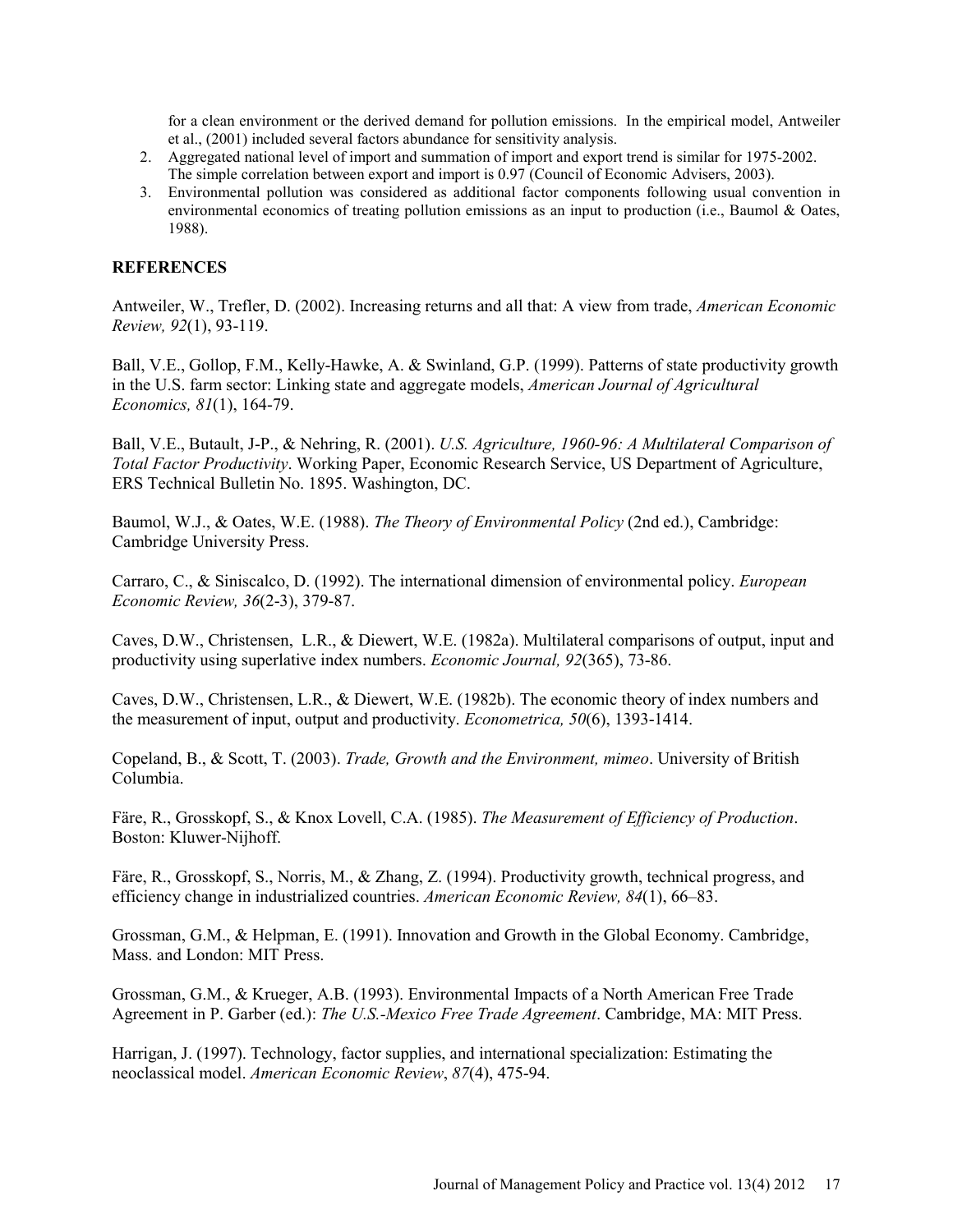Harris, M.N., Konya, L. & Matyas, L. (2002). Modeling the impact of environmental regulations on bilateral trade flows: OECD, 1990-96. *World Economy, 25*(3), 387-405.

Kellogg, R.L., Nehring, R., Grube, A., Goss, D.W., & Plotkin, S. (2000). *Environmental Indicators of Pesticide Leaching and Runoff from Farm Fields.* Working Paper, Natural Resources Conservation Service, U.S. Department of Agriculture, Washington, DC, USA.

Leamer, E.E., & Levinsohn, J. (1995). International Trade Theory: The Evidence. In Gene M. Grossman and Kenneth Rogoff (eds), *Handbook of International Economics, Vol. III*, 1339-96. Amsterdam: Elsevier.

Managi, S., & Karemera, D. (2005). Trade and environmental damage in U.S. agriculture. *The World Review of Science, Technology and Sustainable Development, 2*(2), 400-425. North Holland.

McGuire, M.C. (1982). Regulation, factor rewards, and international trade. *Journal of Public Economics, 17*(3), 335-354.

Paul, C.J.M., Ball,V.E., Felthoven, R.G., Grube, A., & Nehring, R.F. (2002). Effective costs and chemical use in united states agricultural production: Using the environment as a "free" input. *American Journal of Agricultural Economics, 84(*4), 902-15.

Pethig, R. (1976). Pollution, welfare, and environmental policy in the theory of comparative advantage. *Journal of Environmental Economics and Management, 2,* 160-169.

Redding, S. and Vera-Martin, M. (2001). Factor Endowments and Production in European Regions. mimeo, London School of Economics.

Van Beers, C., & Van den Bergh, J.C.J.M. (1997). An empirical multi-country analysis of the impact of environmental regulations on foreign trade flows. *Kyklos*, 50(1), 29-46.

United States Department of Agriculture (2008). *U.S. Agricultural Trade Boots Overall Economy*, FAU-124 Economic Research Service3/USDA.

The authors wish to thank participants at the  $9<sup>th</sup>$  Biannual Pacific Rim Conference organized by the Western Economic Association International in Brisbane, Australia, in April, 2011. Kermit Rose provided valuable computer programming assistance. Environmental data used in the study came from Shunsuke Managi. Additional state data were collected by Daniel Malonza of South Carolina Department of Environment. Pamela Laursen provided editorial assistance. Financial support from the CSREES Grant no5114 is gratefully acknowledged. The usual disclaimer applies.

## **TABLE 1 NONLINEAR SYSTEM ESTIMATION OF EXPORT SHARE AND POLLUTION RISK MODELS UNDER ALTERNATIVE RISK MODEL SPECIFICATION**

|                     | <b>Export Share</b> | <b>FFL</b>           | FFR                                        | <b>HFL</b>        | HFR       | Carbon Dioxide |
|---------------------|---------------------|----------------------|--------------------------------------------|-------------------|-----------|----------------|
|                     | -7.995 <sup>a</sup> | 4.932 $^{\sf a}$     | $-0.289$                                   | $-1.544$          | $-0.778$  | $-0.008$       |
| Constant            | (-7.13)             | (4.82)               | $(-0.33)$                                  | (-2.01)           | $(-1.31)$ | $(-0.04)$      |
|                     |                     | $0.227$ <sup>a</sup> | $0.066^{a}$                                | $-0.097^\text{a}$ | $-0.001$  | 0.002          |
| <b>Export Share</b> |                     | (7.77)               | $(-4.27)$<br>(0.33)<br>$(-0.05)$<br>(2.42) |                   |           |                |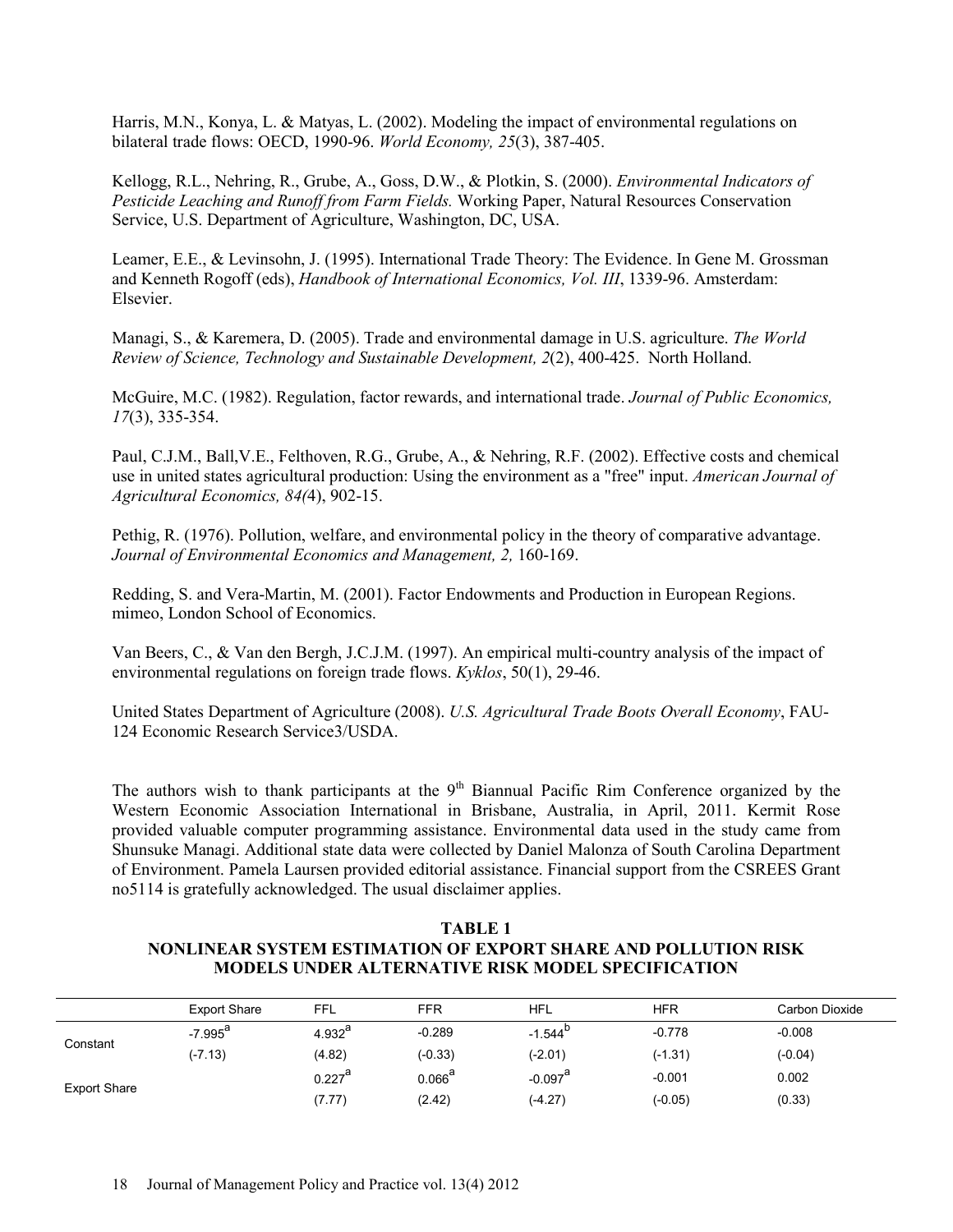|                                      | 0.062                 |                                                                                                                                                                                                                                                                                                                                                                                                                                                                                                                                                                                                                                                                                                                                                                                    |       |       |       | $0.992^{a}$ |
|--------------------------------------|-----------------------|------------------------------------------------------------------------------------------------------------------------------------------------------------------------------------------------------------------------------------------------------------------------------------------------------------------------------------------------------------------------------------------------------------------------------------------------------------------------------------------------------------------------------------------------------------------------------------------------------------------------------------------------------------------------------------------------------------------------------------------------------------------------------------|-------|-------|-------|-------------|
| Carbon Dioxide <sub>t-1</sub>        | (1.6)                 |                                                                                                                                                                                                                                                                                                                                                                                                                                                                                                                                                                                                                                                                                                                                                                                    |       |       |       | (117.04)    |
|                                      | $-0.149^{a}$          | $0.905^{\text{a}}$                                                                                                                                                                                                                                                                                                                                                                                                                                                                                                                                                                                                                                                                                                                                                                 |       |       |       |             |
| $FFL_{t-1}$                          | $(-6.62)$             | (7.1)<br>$0.938^{a}$<br>(75.49)<br>$0.944^{a}$<br>(98.01)<br>$0.979$ <sup>a</sup><br>(129.84)<br>$0.067^{b}$<br>0.016<br>0.016<br>0.012<br>(2.02)<br>(0.56)<br>(0.63)<br>(0.61)<br>$-0.011$<br>$-0.031$<br>0.005<br>$-0.011$<br>$(-0.3)$<br>$(-1.05)$<br>(0.19)<br>$(-0.55)$<br>$-0.063$ $^{\rm C}$<br>$0.098$ <sup>a</sup><br>$0.103^{a}$<br>0.031<br>(3.21)<br>$(-1.94)$<br>(4.14)<br>(1.52)<br>$-0.388^{a}$<br>$-0.166^{\circ}$<br>$-0.081$<br>0.021<br>$(-3.96)$<br>$(-1.86)$<br>$(-01.07)$<br>(0.36)<br>0.063<br>0.235a<br>$-0.105$<br>0.067<br>(0.66)<br>$(-0.96)$<br>(2.81)<br>(1.03)<br>$0.082^{\circ}$<br>$-0.029$<br>0.057<br>$-0.013$<br>(1.15)<br>(1.89)<br>$(-0.45)$<br>$(-0.78)$<br>79<br>79<br>79<br>79<br>903<br>903<br>903<br>903<br>5418<br>5418<br>5418<br>5418 |       |       |       |             |
|                                      | $0.143^{a}$           |                                                                                                                                                                                                                                                                                                                                                                                                                                                                                                                                                                                                                                                                                                                                                                                    |       |       |       |             |
| $FFR_{t-1}$                          | (9.07)                |                                                                                                                                                                                                                                                                                                                                                                                                                                                                                                                                                                                                                                                                                                                                                                                    |       |       |       |             |
|                                      | $0.121^{a}$           |                                                                                                                                                                                                                                                                                                                                                                                                                                                                                                                                                                                                                                                                                                                                                                                    |       |       |       |             |
| $HFL_{t-1}$                          | (5.62)                |                                                                                                                                                                                                                                                                                                                                                                                                                                                                                                                                                                                                                                                                                                                                                                                    |       |       |       |             |
|                                      | 0.022                 |                                                                                                                                                                                                                                                                                                                                                                                                                                                                                                                                                                                                                                                                                                                                                                                    |       |       |       |             |
| $HFR_{t-1}$                          | (1.44)                |                                                                                                                                                                                                                                                                                                                                                                                                                                                                                                                                                                                                                                                                                                                                                                                    |       |       |       |             |
| Capital<br>Abatement                 | $0.117$ <sup>a</sup>  |                                                                                                                                                                                                                                                                                                                                                                                                                                                                                                                                                                                                                                                                                                                                                                                    |       |       |       | $-0.002$    |
|                                      | (3.48)                |                                                                                                                                                                                                                                                                                                                                                                                                                                                                                                                                                                                                                                                                                                                                                                                    |       |       |       | $(-0.22)$   |
| Operational<br>Abatement<br>Farm GDP | $-0.192$ <sup>a</sup> |                                                                                                                                                                                                                                                                                                                                                                                                                                                                                                                                                                                                                                                                                                                                                                                    |       |       |       | $-0.001$    |
|                                      | $(-4.92)$             |                                                                                                                                                                                                                                                                                                                                                                                                                                                                                                                                                                                                                                                                                                                                                                                    |       |       |       | $(-0.06)$   |
|                                      | $0.325^{\text{a}}$    |                                                                                                                                                                                                                                                                                                                                                                                                                                                                                                                                                                                                                                                                                                                                                                                    |       |       |       | $-0.000$    |
|                                      | (8.89)                |                                                                                                                                                                                                                                                                                                                                                                                                                                                                                                                                                                                                                                                                                                                                                                                    |       |       |       | $(-0.04)$   |
| GDP per Capita                       | 0.014                 |                                                                                                                                                                                                                                                                                                                                                                                                                                                                                                                                                                                                                                                                                                                                                                                    |       |       |       | 0.008       |
|                                      | (0.12)                |                                                                                                                                                                                                                                                                                                                                                                                                                                                                                                                                                                                                                                                                                                                                                                                    |       |       |       | (0.35)      |
| Crop Price                           | $1.544^{a}$           |                                                                                                                                                                                                                                                                                                                                                                                                                                                                                                                                                                                                                                                                                                                                                                                    |       |       |       |             |
|                                      | (9.38)                |                                                                                                                                                                                                                                                                                                                                                                                                                                                                                                                                                                                                                                                                                                                                                                                    |       |       |       |             |
| Live Stock Price                     | 0.055                 |                                                                                                                                                                                                                                                                                                                                                                                                                                                                                                                                                                                                                                                                                                                                                                                    |       |       |       |             |
|                                      | (0.35)                |                                                                                                                                                                                                                                                                                                                                                                                                                                                                                                                                                                                                                                                                                                                                                                                    |       |       |       |             |
| Productivity                         | $0.097^{b}$           |                                                                                                                                                                                                                                                                                                                                                                                                                                                                                                                                                                                                                                                                                                                                                                                    |       |       |       |             |
|                                      | (1.93)                |                                                                                                                                                                                                                                                                                                                                                                                                                                                                                                                                                                                                                                                                                                                                                                                    |       |       |       |             |
| Effective Change                     | $2.079^{a}$           |                                                                                                                                                                                                                                                                                                                                                                                                                                                                                                                                                                                                                                                                                                                                                                                    |       |       |       |             |
|                                      | (5.31)                |                                                                                                                                                                                                                                                                                                                                                                                                                                                                                                                                                                                                                                                                                                                                                                                    |       |       |       |             |
| <b>NAFTA</b>                         | $-0.128$              |                                                                                                                                                                                                                                                                                                                                                                                                                                                                                                                                                                                                                                                                                                                                                                                    |       |       |       | 0.067       |
|                                      | $(-1.14)$             |                                                                                                                                                                                                                                                                                                                                                                                                                                                                                                                                                                                                                                                                                                                                                                                    |       |       |       | (1.03)      |
| European Union                       | $-0.379$ <sup>a</sup> |                                                                                                                                                                                                                                                                                                                                                                                                                                                                                                                                                                                                                                                                                                                                                                                    |       |       |       | $-0.013$    |
|                                      | $(-7.36)$             |                                                                                                                                                                                                                                                                                                                                                                                                                                                                                                                                                                                                                                                                                                                                                                                    |       |       |       | $(-0.45)$   |
| <b>Iterations Count</b>              | 79                    |                                                                                                                                                                                                                                                                                                                                                                                                                                                                                                                                                                                                                                                                                                                                                                                    |       |       |       | 79          |
| N                                    | 903                   |                                                                                                                                                                                                                                                                                                                                                                                                                                                                                                                                                                                                                                                                                                                                                                                    |       |       |       | 903         |
|                                      |                       |                                                                                                                                                                                                                                                                                                                                                                                                                                                                                                                                                                                                                                                                                                                                                                                    |       |       |       |             |
| Objective Function<br>Value          | 5418                  |                                                                                                                                                                                                                                                                                                                                                                                                                                                                                                                                                                                                                                                                                                                                                                                    |       |       |       | 5418        |
| <b>SEE</b>                           | 0.61                  | 0.613                                                                                                                                                                                                                                                                                                                                                                                                                                                                                                                                                                                                                                                                                                                                                                              | 0.539 | 0.468 | 0.463 | 0.138       |

Numbers in () are the t-statistics of the corresponding variables. a:indicates significance at 1%; b: indicates significance at 5%; and c: indicates significance at 10%

## **TABLE 2 PAIRWISE NONLINEAR SYSTEM ESTIMATION OF EXPORT SHARE MODEL AND EACH POLLUTION RISK MODEL UNDER ALTERNATIVE RISK MODEL SPECIFICATION**

|          | Export<br>Share | FFL    | Export<br>Share | <b>FFR</b> | Export<br>Share | <b>HFL</b> | Export<br>Share | <b>HFR</b> | Export<br>Share | Carbon<br><b>Dioxide</b> |
|----------|-----------------|--------|-----------------|------------|-----------------|------------|-----------------|------------|-----------------|--------------------------|
| Constant | $-8.089$        | 4.637a | $-8.079a$       | $-0.978$   | 7.88a           | $-1.495c$  | $-7.967a$       | 1.442b     | -7.843a         | 0.048                    |
|          | (-7.15)         | (4.56) | $(-7.09)$       | (-1.06)    | $(-6.82)$       | $(-1.93)$  | $(-6.85)$       | (-2.24)    | (-6.71)         | (0.22)                   |